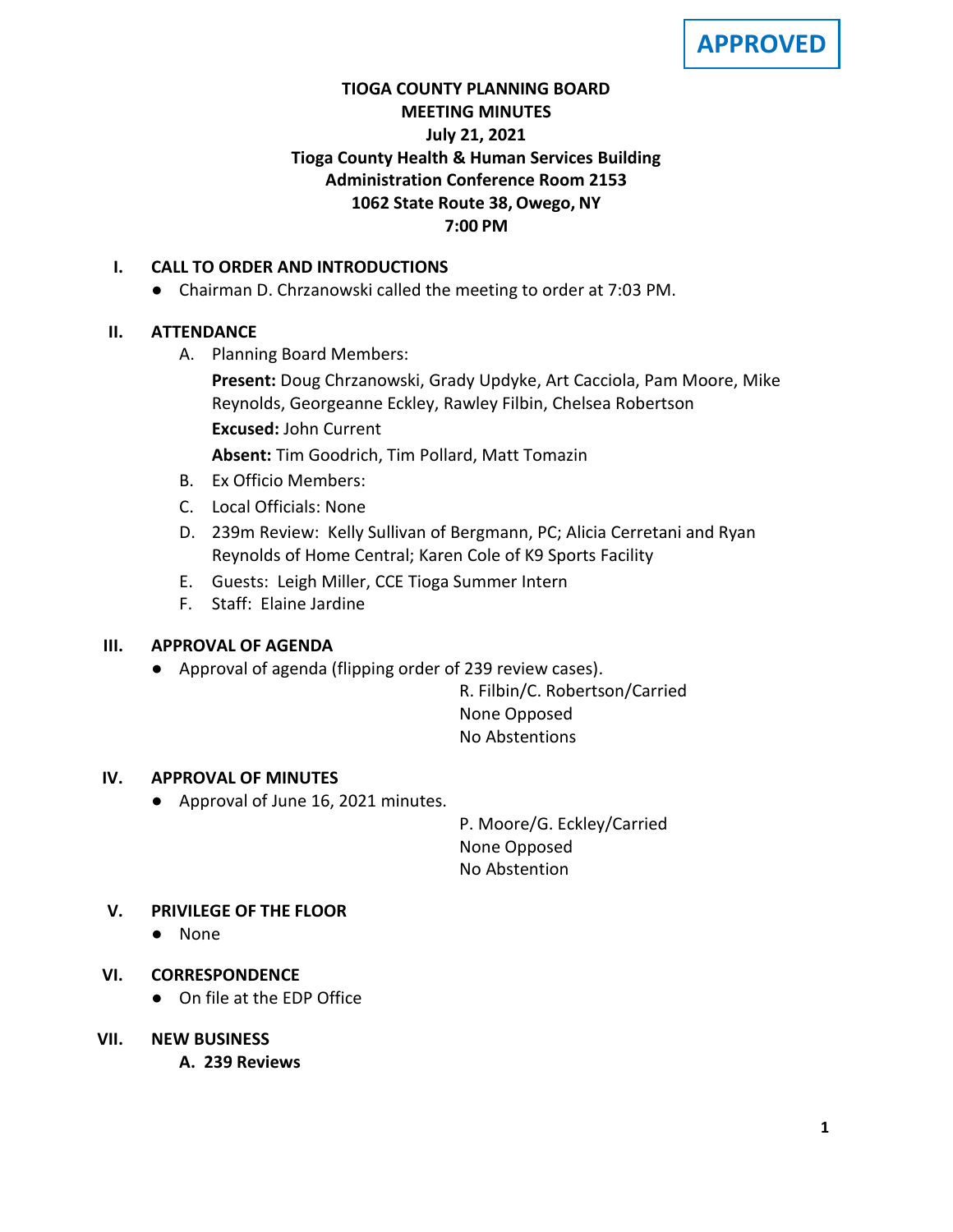## **1. County Case 2021-016: Village of Owego, Site Plan Review and Area Variance, Home Central**

The applicant is requesting site plan approval to renovate and convert this vacant structure on their property to a kitchen and bathroom showroom and design center. The first floor (1,700 square feet) will be the showroom and the second floor (1,700 square feet) will contain office and meeting space.

The showroom expects to hire between 3-5 new personnel initially, with room for growth in the future. Hours of operation are likely to be Monday – Saturday, 10:00 am to 7:00 pm, with additional availability by appointment for contractors, homeowners, and private parties. Client traffic is expected to be between 4 to 10 customers daily, with the exception of special and promotional events.

The attached picture shows the concept of the improved building exterior, along with the planned wall sign that measures 12' x 4', which will be lit by canned lighting hidden in the awning above. Home Central plans to demolish the existing shed at the rear of this building to make room for a nine-space parking lot. If the existing streetlights do not provide sufficient light for the security cameras, Home Central will add exterior lighting to the parking lot area, with consideration of the neighbors.

Village of Owego Zoning Code requires this use to provide 34 parking spaces, so an area variance is required. While the request is substantial, this project will not cause detrimental impact to the environment or neighborhood character and, in fact, will improve the aesthetics of this corner.

Staff advises the County Planning Board to recommend approval of the site plan review and area variance.

**Q. D. Chrzanowski:** It looks like the parking lot does not have a handicapped parking space as required by NYS Building Code. Will you add one before going to the local boards? **A. A. Cerretani** – Yes, we will. E. Jardine will add that to the recommendation as a condition.

**Motion to recommend approval of the site plan review and area variance with the condition noted:**

| R. Filbin/C. Robertson/Carried |   |  |
|--------------------------------|---|--|
| Yes                            | 8 |  |
| Nο                             | ŋ |  |
| <b>Abstention</b>              | n |  |

# **3. County Case 2021-018: Town of Owego, Outdoor Special Use Permit, Cole & McFadden**

The applicant is requesting a special permit to establish and operate an outdoor canine (K9) sports facility on the field portion (along the road) of their existing residential and 67-acre property on Frank Hyde Road. Amenities and activities on-site will include an agility field, lure coursing, tracking and a dock diving pool, as well as dog training and dog therapy. Off-street parking will be also provided in the field area. Applicant states this new road access will comply with Town of Owego driveway specifications. See attached drawing for anticipated site layout.

K9 Sports facility will conduct individual dog training and therapy by appointment on a daily basis, expecting only one to two cars/customers per hour. Competitions will be weekend events that will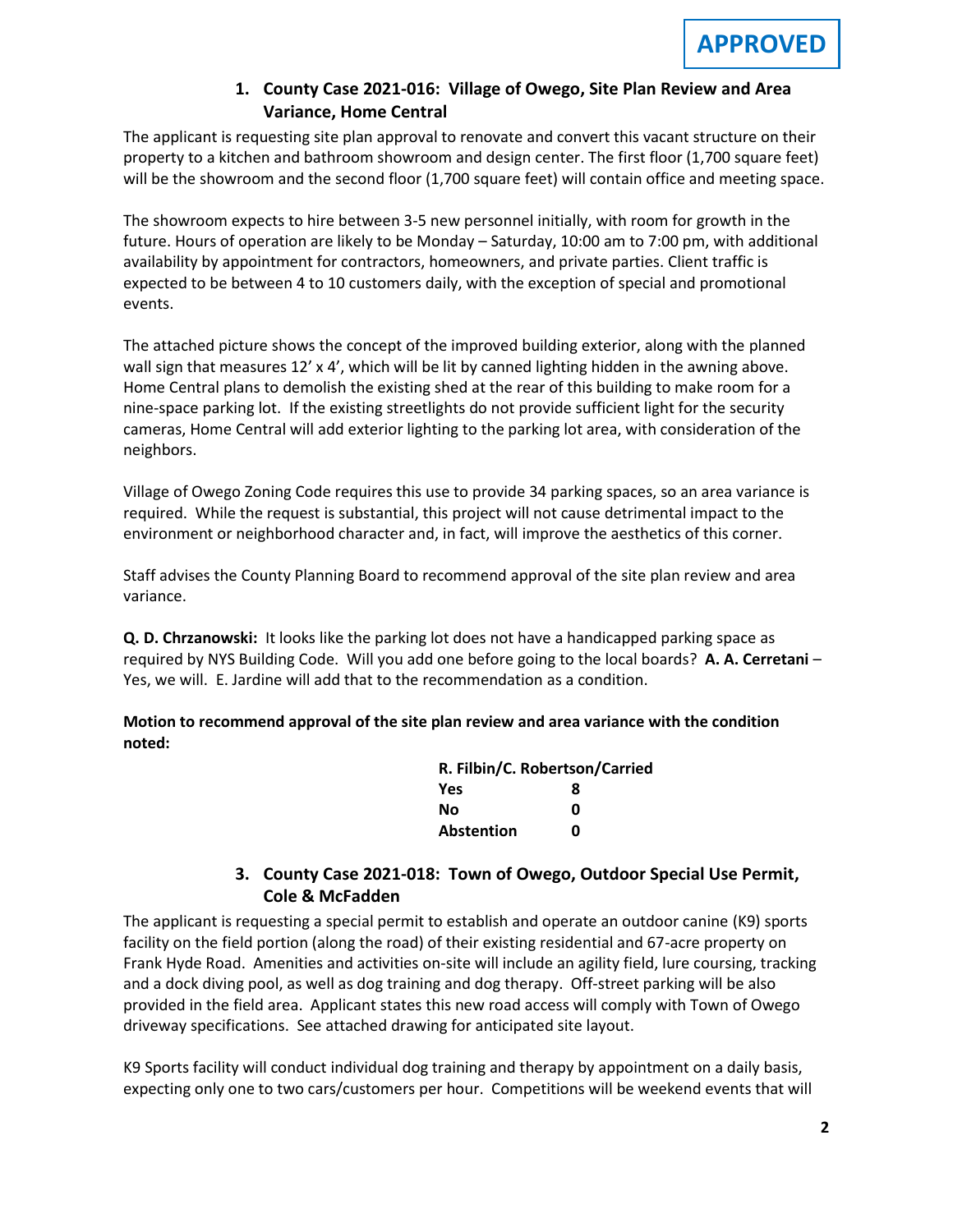occur three to four times per year in season. Traffic on competition days is estimated at 40 cars spread over an eight-hour period.

Staff advises the County Planning Board to recommend approval of the outdoor recreation special use permit with the condition that the applicant provide the Town Board with sign specifications that are in compliance with the Town's Zoning Code IF a road sign is planned.

**Q. D. Chrzanowksi:** Will you put a fence around the pool? **A. K. Cole** – Not sure. D. Chrzanowski commented that his will be required per NYS Building Code, as well as an alarm system. The Town of Owego Code Enforcement Officer will go over all these requirements with you.

#### **Motion to recommend approval of the outdoor special use permit:**

| R. Filbin/P. Moore/Carried |   |
|----------------------------|---|
| Yes                        | 8 |
| Nο                         | n |
| <b>Abstention</b>          | n |

## **2. County Case 2021-017: Town of Owego, Special Use Permit, Delaware River Solar, LLC for NY Owego III, LLC**

The applicant is proposing to develop, construct and operate a 4.98MW CDG solar photovoltaic system via lease agreement with the property owner on about 28 of this 150 acres of farmland located on Day Hollow Road.

The 28-acre project area will be surrounded by a 7-foot high wire perimeter fence with a locking gate. Solar panels will be installed on existing grade (limited grading or earthwork required) via a racking system that is supported by steel pile driven into the ground. The angled panels will measure 15 feet on the higher end at full tilt and two to three feet at the lower end off the ground. An existing access road that extends from Day Hollow Road to the project site will be utilized. Electrical lines will be installed underground. This site was chosen because it located at the rear of this property, so existing vegetation and distance should mitigate views from Day Hollow Road, as well as north, east and west. Vegetative screening may be considered along the south end of the project to screen views from the road, if necessary. The site also provides adequate contiguous acreage, has suitable topography, requires minimal land and ground cover disturbance, and avoids sensitive environmental attributes. The project owner will develop and submit a Stormwater Pollution Prevention Plan to the Town of Owego for approval. There will be sufficient distance between modules to allow rainfall to infiltrate in between and flow between arrays, allowing runoff to naturally infiltrate and drain over ground surface.

This solar project will have a temporary impact of .5 acres so the applicant will be doing the Individual Section 401 NYS DEC Water Quality Certification due to those temporary impacts and also submitting to the US Army Corp of Engineers as a joint permit. Additionally, there will be nearly 17 acres of trees impacted, with 10 acres being cleared and 7 acres of trees cut with the stumps remaining, to make room for these solar arrays.

Construction is expected to take four months. The applicant has provided a Decommissioning Plan that ensures the project owner will provide adequate financial resources via bonding to the Town of Owego in the event they abandon the project.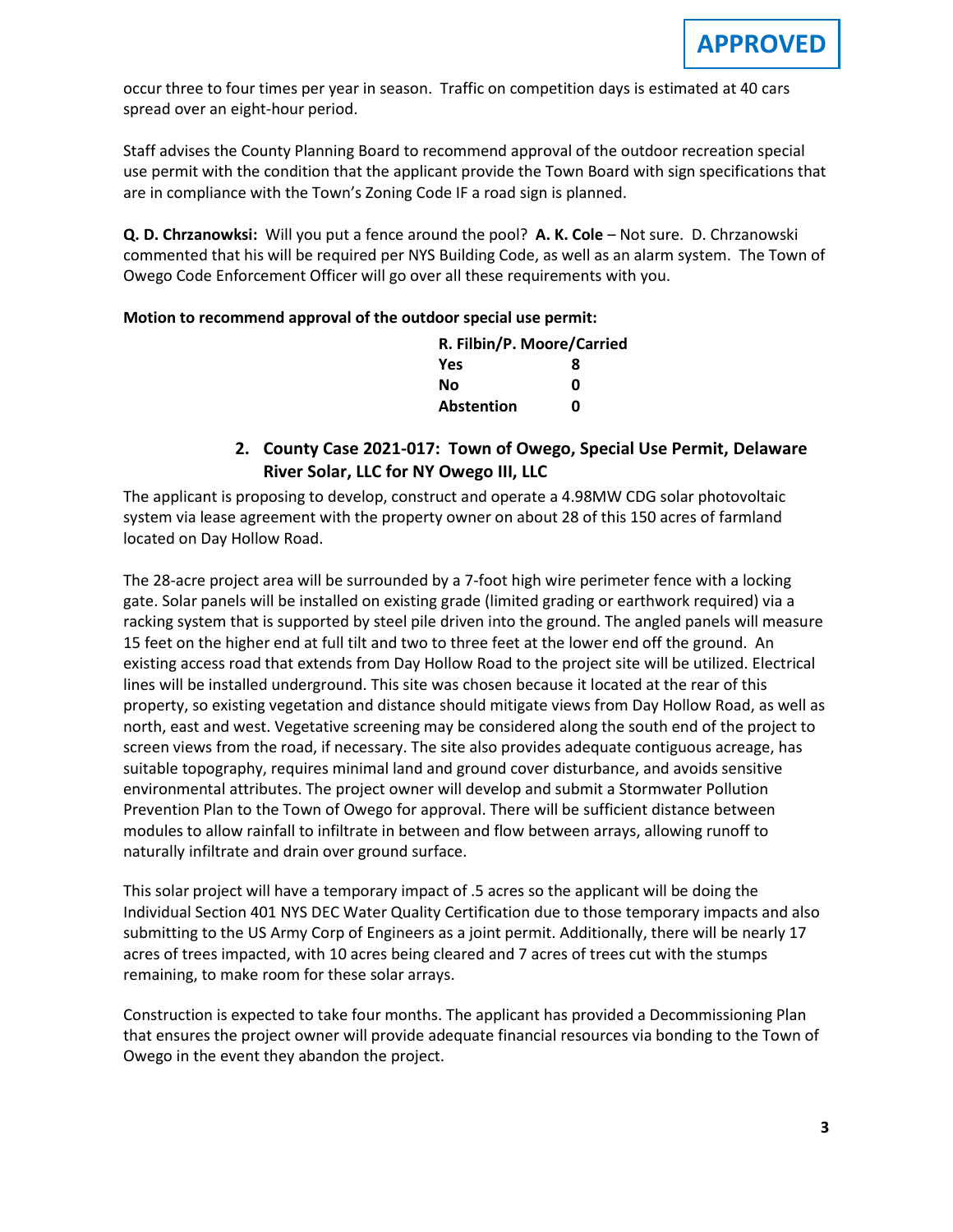

This is a predominantly rural residential area, comprised of open fields, wooded land, and scattered residences. The applicant has worked with the property owner to locate the project in a specific place where some of the topography is too steep to farm. Therefore, this solar project will compliment and supplement the property owner's cattle farm and pasture land. There is also no conflict with agricultural cropland on this property.

Staff advises the County Planning Board to recommend approval of the special use permit.

#### **Motion to recommend disapproval of the special use permit:**

|                   | P. Moore/G. Updyke/Not Carried     |
|-------------------|------------------------------------|
| Yes               |                                    |
| Nο                | 6 (D. Chrzanowski, A. Cacciola, C. |
|                   | Robertson, R. Filbin, G. Eckley)   |
| <b>Abstention</b> | O                                  |

**Motion to recommend approval of the special use permit:**

| C. Robertson/R. Filbin/Carried |
|--------------------------------|
| 6                              |
| 2 (P. Moore, G. Updyke)        |
| n                              |
|                                |

#### **VIII. REPORTS**

#### **A. A. Local Bits and Pieces**

- **1. Town of Candor** (A. Cacciola)
	- Previous Town Planning Board Chair has been appointed by the Town Board to serve the vacant term of a deceased Councilman position on the Town Board. The new Planning Board Chair is Robin Beebe, and they are looking for a new member.
- **2. Town of Tioga** (D. Chrzanowski)
	- No report.
- **3. Town/Village of Spencer** (T. Goodrich)
	- Not in attendance.
- **4. Town of Berkshire** (T. Pollard)
	- Not in attendance.
- **5. Village of Newark Valley** (M. Reynolds)
	- The Village is celebrating the 150<sup>th</sup> Anniversary of Trout Ponds Park in conjunction with Summerfest at the end of this month.
- **6. Town of Newark Valley** (M. Tomazin)
	- Not in attendance.
- **7. Town of Barton** (G. Updyke)
	- No report.
- **8. Town of Owego** (J. Current)